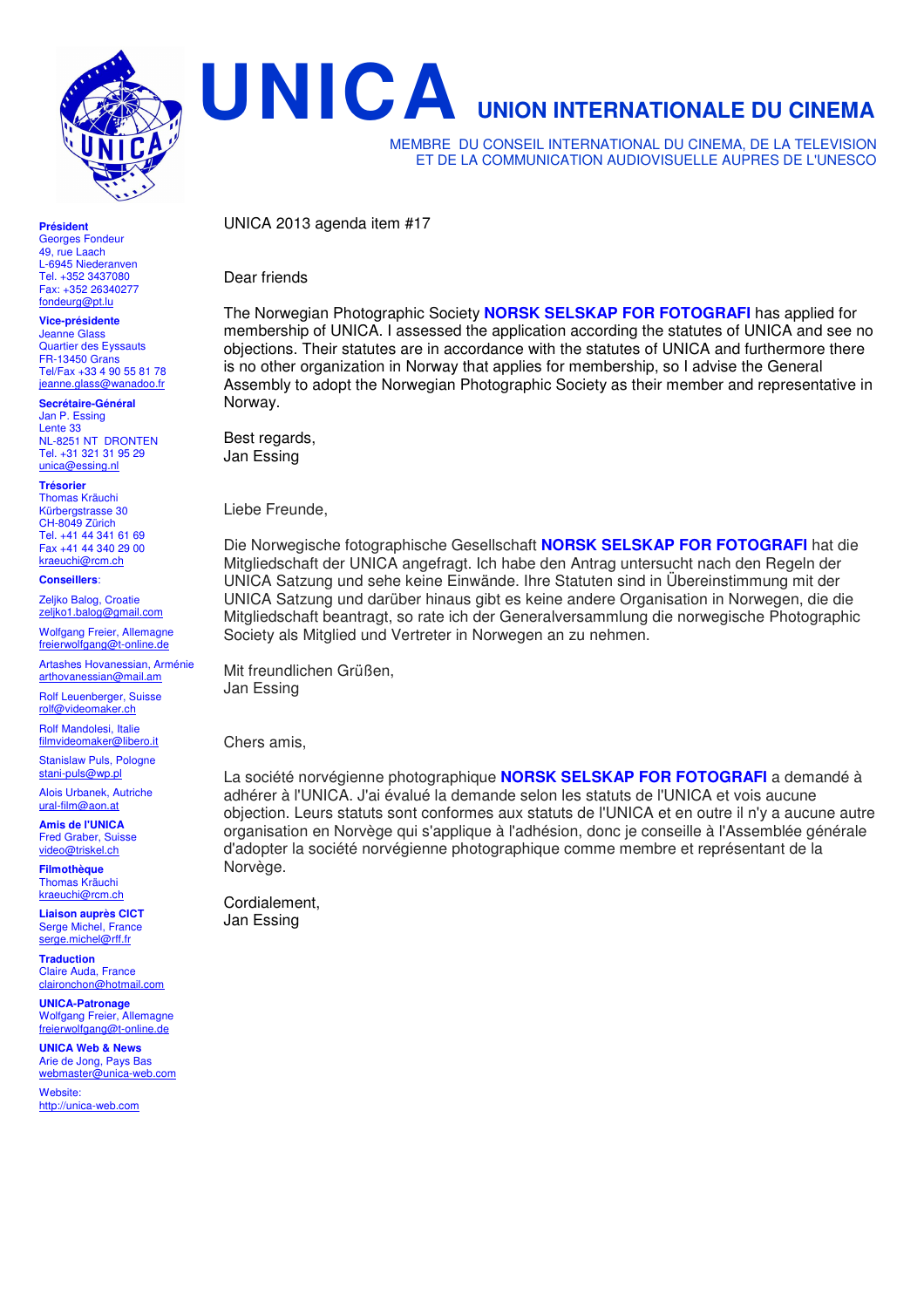## NORSK SELSKAP FOR FOTOGRAFI

Tilsluttet FIAP (Fédération Internationale de l'Art Photographique)



Org.nr.: NO 981 563 123 http://www.nsff.no NSFF Hovedstyret c/o Fotografiens Hus Rådhusgaten 20 NO-0151 Oslo Norway

Bergen 31. august 2013

## APPLICATION FOR MEMBERSHIP

With this letter, Norsk Selskap for Fotografi (NSFF) - The Norwegian Photographic Society - would like to apply for membership of UNICA.

NSFF was founded 17 December 1927.Our mission is to promote film and photographic versatility and activity.

The Society is currently located in shared facilities at The House of Photography in the centre of Oslo. The Society has no employees. All work is voluntary.

NSFF has 4100 members from I 19 film and photo clubs (June 2013).

NSFF has been a member of FIAP (La Fédération Internationale de l'Art Photographique) since 1950.

We hope the Congress will approve our application, and we look forward to a successful partnership.

Best regards



Roald Synnevåg HonENSFF - EFIAP-B President of NSFF, The Norwegian Photographic Society